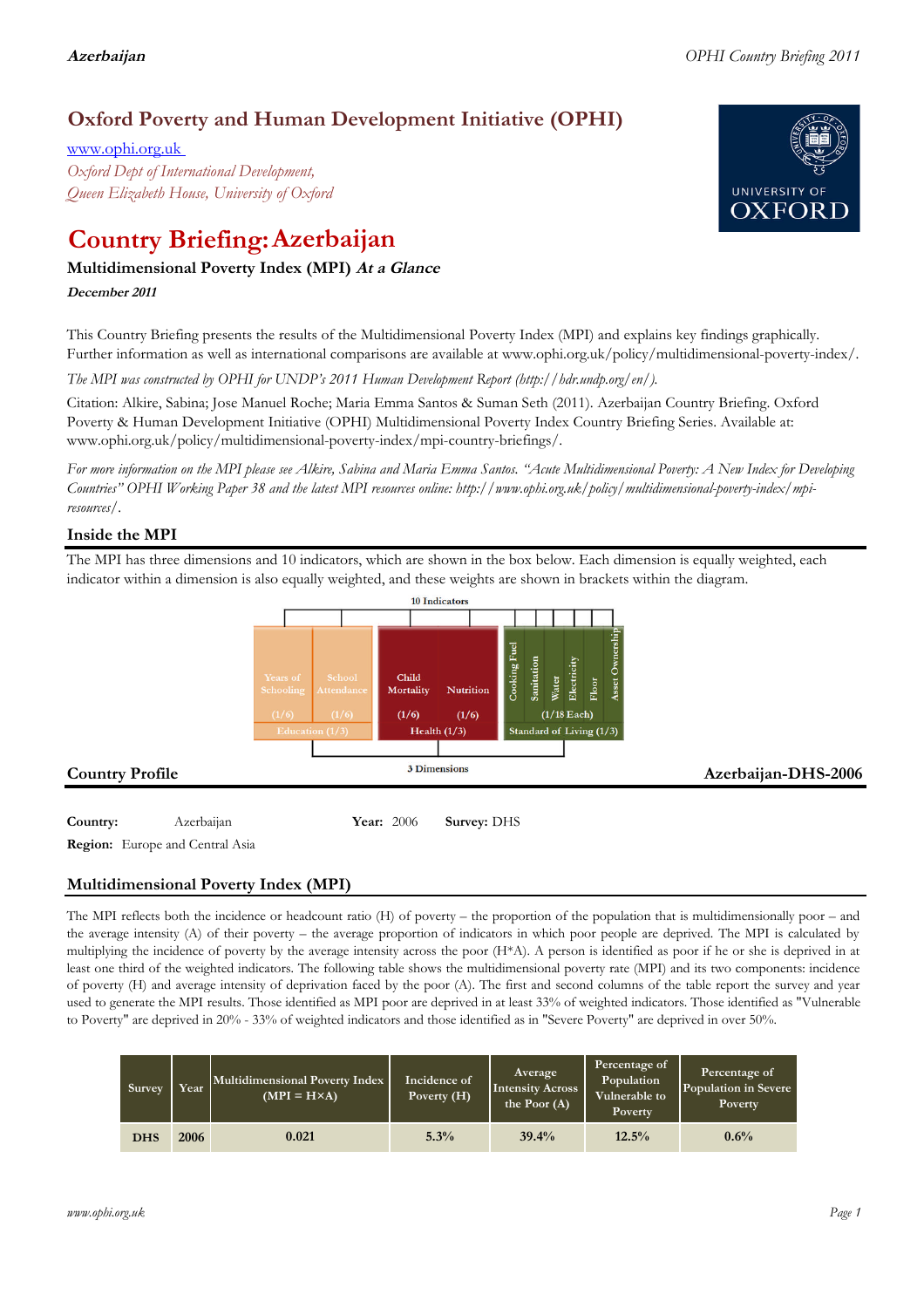## **Comparing the MPI with Other Poverty Measures**

Column chart A compares the poverty rate using the MPI with three other commonly used poverty measures. The height of the first column denotes the percentage of people who are MPI poor (also called the incidence or headcount ratio). The second and third columns denote the percentages of people who are poor according to the \$1.25 a day income poverty line and \$2.00 a day line, respectively. The final column denotes the percentage of people who are poor according to the national income poverty line. The table on the right-hand side reports various descriptive statistics for the country. The statistics shaded in khaki/olive are taken from the year closest to the year of the survey used to calculate the MPI. The year is provided below each column in chart A.



|                |                         | Summary                                                                                                                                                    |          |  |  |
|----------------|-------------------------|------------------------------------------------------------------------------------------------------------------------------------------------------------|----------|--|--|
| erty Measures  |                         | Multidimensional Poverty Index<br>0.021                                                                                                                    |          |  |  |
|                |                         | Percentage of MPI Poor (H)                                                                                                                                 | 5.3%     |  |  |
|                | 15.8%                   | Average Intensity of Deprivation (A)                                                                                                                       | 39.4%    |  |  |
|                |                         | Percentage of Income Poor (\$1.25 a day) <sup><math>\ddagger</math></sup>                                                                                  | $0.0\%$  |  |  |
|                |                         | Percentage of Income Poor (\$2.00 a day) <sup><math>\bar{x}</math></sup>                                                                                   | 0.3%     |  |  |
|                |                         | Percentage of Poor (National Poverty Line) <sup>†</sup>                                                                                                    | $15.8\%$ |  |  |
| 0.3%           |                         | Human Development Index 2011*                                                                                                                              | 0.700    |  |  |
| US\$2 a day    | <b>National Poverty</b> | $HDI$ rank*                                                                                                                                                | 91       |  |  |
| 2005           | Line<br>2008            | $HDI category*$                                                                                                                                            | High     |  |  |
| <b>Aeasure</b> |                         | $\pm$ The World Bank (2011). "World Development Indicators." Washington, DC.<br>* UNDP (2011). "Human Development Report", Statistical Table 1 . New York. |          |  |  |

### te: For population figures and numbers of MPI poor people, consult the tables on OPHI's te: http://www.ophi.org.uk/policy/multidimensional-poverty-index/

### **Comparing the MPI with Other Poverty Measures**

Column chart B shows the percentage of people who are MPI poor (also called the incidence or headcount) in the 109 developing countries analysed. The column denoting this country is dark, with other countries shown in light grey. The dark dots denote the percentage of people who are income poor according to the \$1.25 a day poverty line in each country. The graph above tells you the year this data comes from. Dots are only shown where the income data available is within three years of the MPI survey year.



**B. Headcounts of MPI Poor and \$1.25/day Poor**

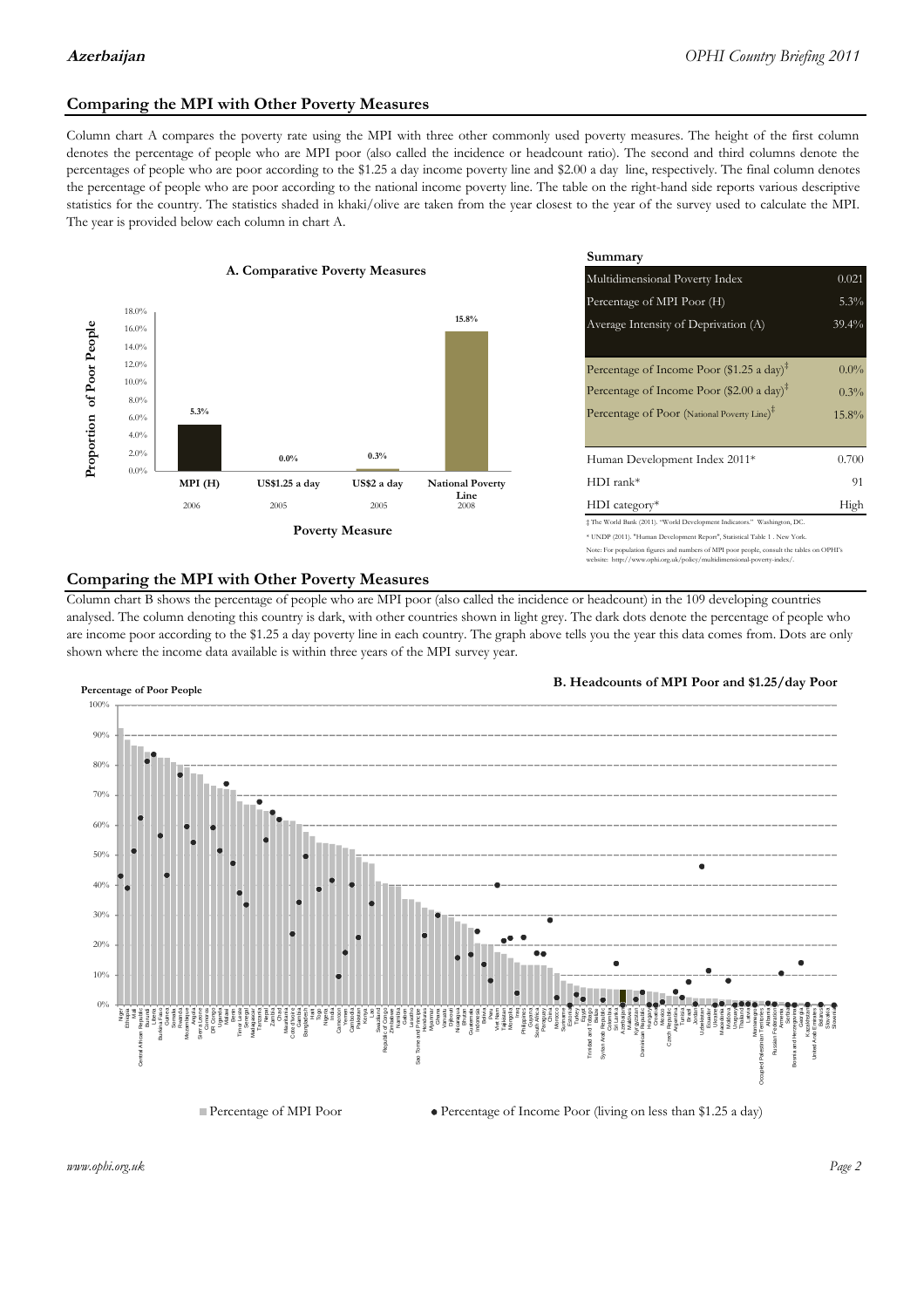## **Incidence of Deprivation in Each of the MPI Indicators**

The MPI uses 10 indicators to measure poverty in three dimensions: education, health and living standards. The bar chart to the left reports the proportion of the population that is poor and deprived in each indicator. We do not include the deprivation of non-poor people. The spider diagram to the right compares the proportions of the population that are poor and deprived across different indicators. At the same time it compares the performance of rural areas and urban areas with that of the national aggregate. Patterns of deprivation may differ in rural and urban areas.



### **Composition of the MPI**

The MPI can be broken down to see directly how much each indicator contributes to multidimensional poverty. The following figure shows the composition of the MPI using a pie chart. Each piece of the pie represents the percentage contribution of each indicator to the overall MPI of the country. The larger the slice of the pie chart, the bigger the weighted contribution of the indicator to overall poverty.